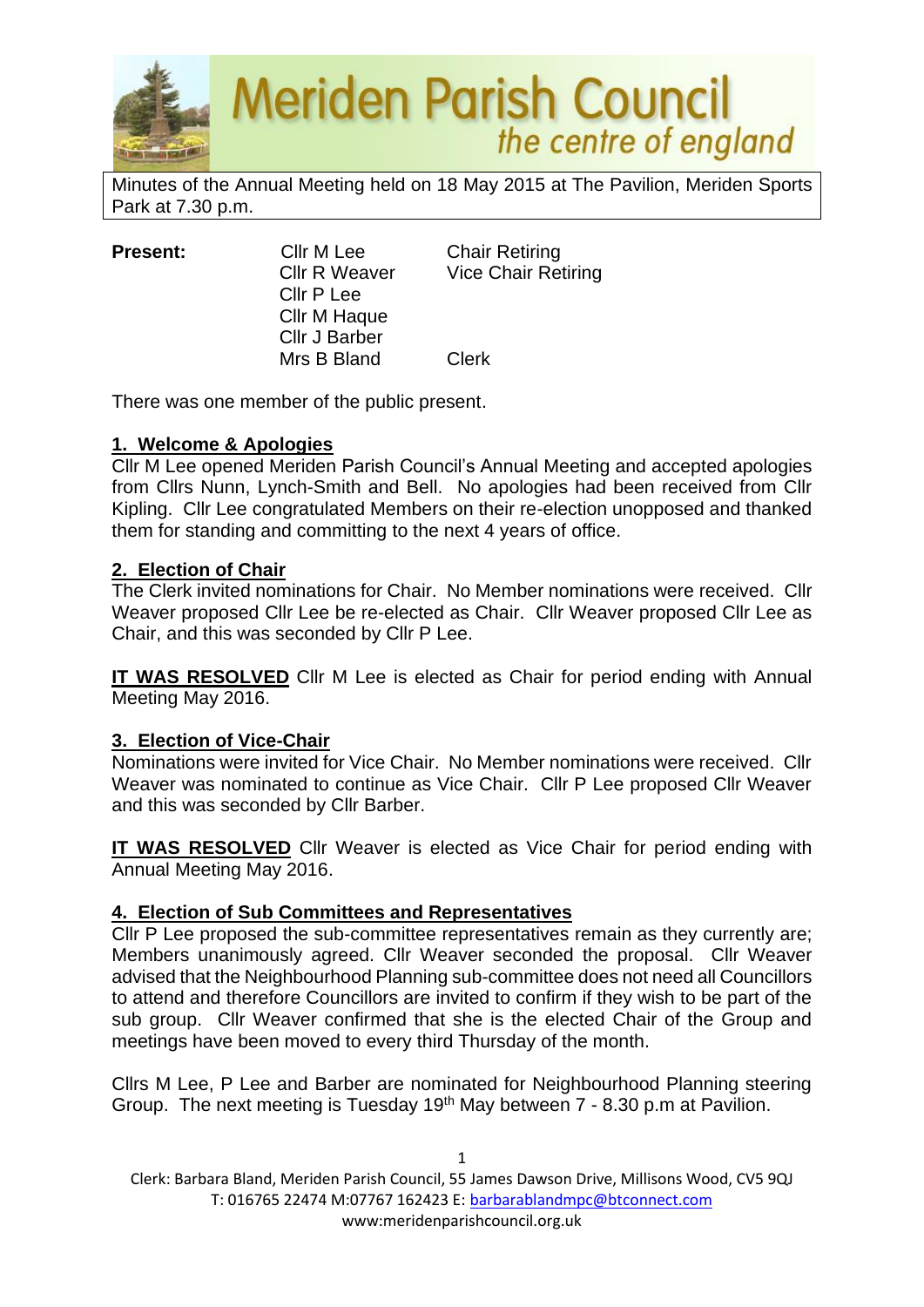

Sub-committee membership follows:-

| Α            | Village Hall Management Committee               | Cllr F Lynch-Smith                         |
|--------------|-------------------------------------------------|--------------------------------------------|
| B            | Neighbourhood Planning Steering Group           | <b>Cllr Weaver Chair</b>                   |
|              |                                                 | Cllr M Lee                                 |
|              |                                                 | Cllr P Lee                                 |
|              |                                                 | Cllr J Barber                              |
|              |                                                 | Cllr M Haque (task & finish groups only)   |
|              |                                                 | <b>Clerk</b>                               |
| $\mathsf{C}$ | <b>Committee Member War Memorial</b>            | <b>Cllr P Lee</b>                          |
|              | & Cyclists Memorial                             |                                            |
| D            | <b>Meriden Pool</b>                             | Cllr M Haque                               |
|              |                                                 | <b>Clerk</b>                               |
| Е            | <b>Allotment Representative</b>                 | <b>Cllr M Lee</b>                          |
|              |                                                 | <b>Clerk</b>                               |
| F            | Solihull MBC Footpaths Forum and Representative | Cllr F Lynch-Smith                         |
|              | G Quarry Liaison Group Representatives          | <b>Cllr R Weaver</b>                       |
|              |                                                 | <b>Clerk</b>                               |
| H            | <b>Solihull MBC Conservation Committee</b>      | Cllr R Weaver                              |
|              | Solihull MBC Local Strategic Partnership        | <b>All Members</b>                         |
|              |                                                 | <b>Clerk</b>                               |
|              |                                                 | Representative to be appointed as and when |
|              | Association of Parish and Town Councils         | meetings arise<br>Cllr M Lee               |
|              | Solihull Area Committee                         | <b>Cllr R Weaver</b>                       |
| K            | Solihull MBC Tree Wardens                       | Cllr R Kipling                             |
|              |                                                 | Cllr F Lynch-Smith                         |
| L            | <b>Planning Committee</b>                       | All Members (as & when required)           |
|              |                                                 | <b>Clerk</b>                               |
|              | M Community Surgeries                           | <b>Clerk</b>                               |
|              |                                                 | Neighbourhood Co-ordinator                 |
|              | N Community Speed Watch                         | <b>Cllr R Weaver</b>                       |
|              |                                                 | Cllr J Barber                              |
|              | O Airspace Change Consultation & Birmingham     | Cllr M Haque                               |
|              | <b>Airport Extension</b>                        | <b>Clerk</b>                               |
| P            | Meriden Sports Park (Management)                | Cllr R Weaver - Director/Chair             |
|              |                                                 | Cllr P Lee - Director/Vice Chair           |
|              |                                                 | Cllr J Barber - Director                   |
|              |                                                 | Cllr M Lee (Parish Council Representative) |
|              |                                                 | Mrs B Bland - Company Secretary            |
|              | <b>Finance Committee</b>                        | Cllr M Lee                                 |
|              |                                                 | <b>Cllr R Weaver</b>                       |
|              |                                                 | Cllr M Haque                               |
|              |                                                 | Cllr M Nunn                                |
|              |                                                 | <b>Clerk</b>                               |
| R            | <b>Personnel Committee</b>                      | Cllr M Lee                                 |
|              |                                                 | <b>Cllr R Weaver</b>                       |
|              |                                                 | Cllr M Haque                               |
|              |                                                 | Cllr F Lynch-Smith                         |
|              | S Clerk's Supervising Officer                   | Cllr R Weaver                              |
|              |                                                 |                                            |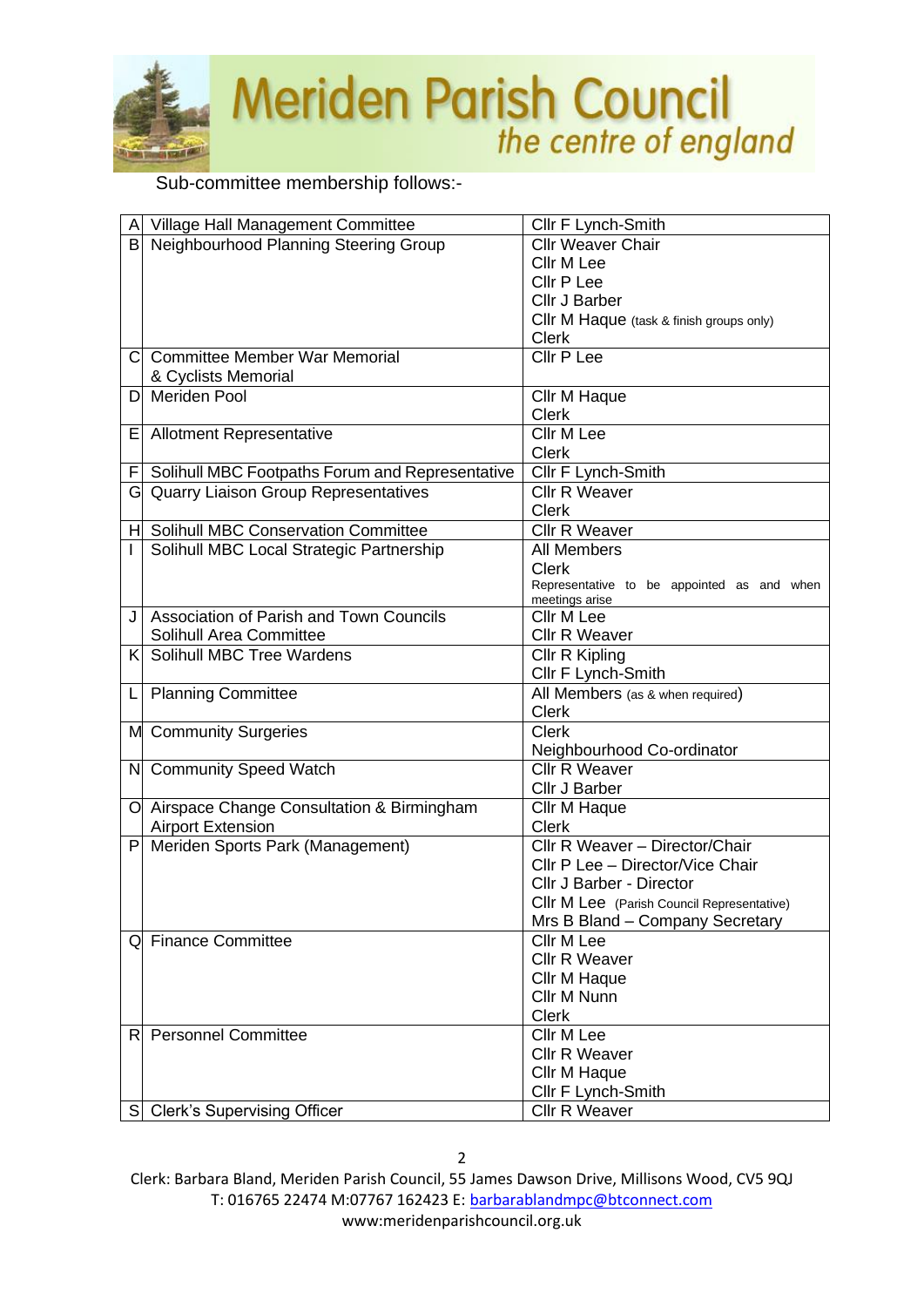

**IT WAS RESOLVED** Members approved sub-committee representation as detailed above.

# **5. Bank**

To approve bank signatories, currently Clerk, Cllr M Lee, Cllr R Kipling, Cllr R Weaver.

**IT WAS RESOLVED** Members agreed that the current cheque signatories above should remain unchanged.

#### **6. General Power of Competence**

Cllr M Lee advised of the Clerk's achievement of gaining CiLCA (Certificate in Local Council Administration) qualification and offered congratulations. A member of the public confirmed Mrs Bland to be the "best clerk ever". Members requested this comment be formally recorded. The Clerk's qualification means that Meriden Parish Council is eligible to operate under the General Power of Competence criteria i.e. number of elected members and qualified clerk. There will be a need to continue with PDR involving training events which will include Councillors in any 12 month period. Members are required to formally approve it meets the criteria for eligibility at this time; recording a resolution in the minutes of tonight's meeting. The council must revisit this decision and make a new resolution at each annual meeting after the ordinary election that takes place every four years, confirming all criteria is met.

The Clerk is requested to circulate via email a copy of the General Power of Competence together with the Programme of Training received from Warwickshire, Birmingham & Solihull Training Partnership.

**IT WAS RESOLVED** Members unanimously approved that all criteria is met for eligibility to operate under the General Power of Competence.

**Action**: The Clerk to circulate GPC Guidance and Training Programme for 2015.

*The Chair closed the Annual Meeting of Meriden Parish Council thanking Members for their support and continued commitment and* **opened the Parish Council meeting** *with an invitation to residents to raise issues and concerns.*

#### **Minutes of Annual Meeting 19th May 2014**

Members approved minutes of the Annual Parish meeting held on 19<sup>th</sup> May 2014.

**IT WAS RESOLVED** Members approved the Minutes of the Annual Parish meeting held on 19<sup>th</sup> May 2014 as an accurate record and signed off by Cllr M Lee.

Signed …………………………………………….. Dated …………………………………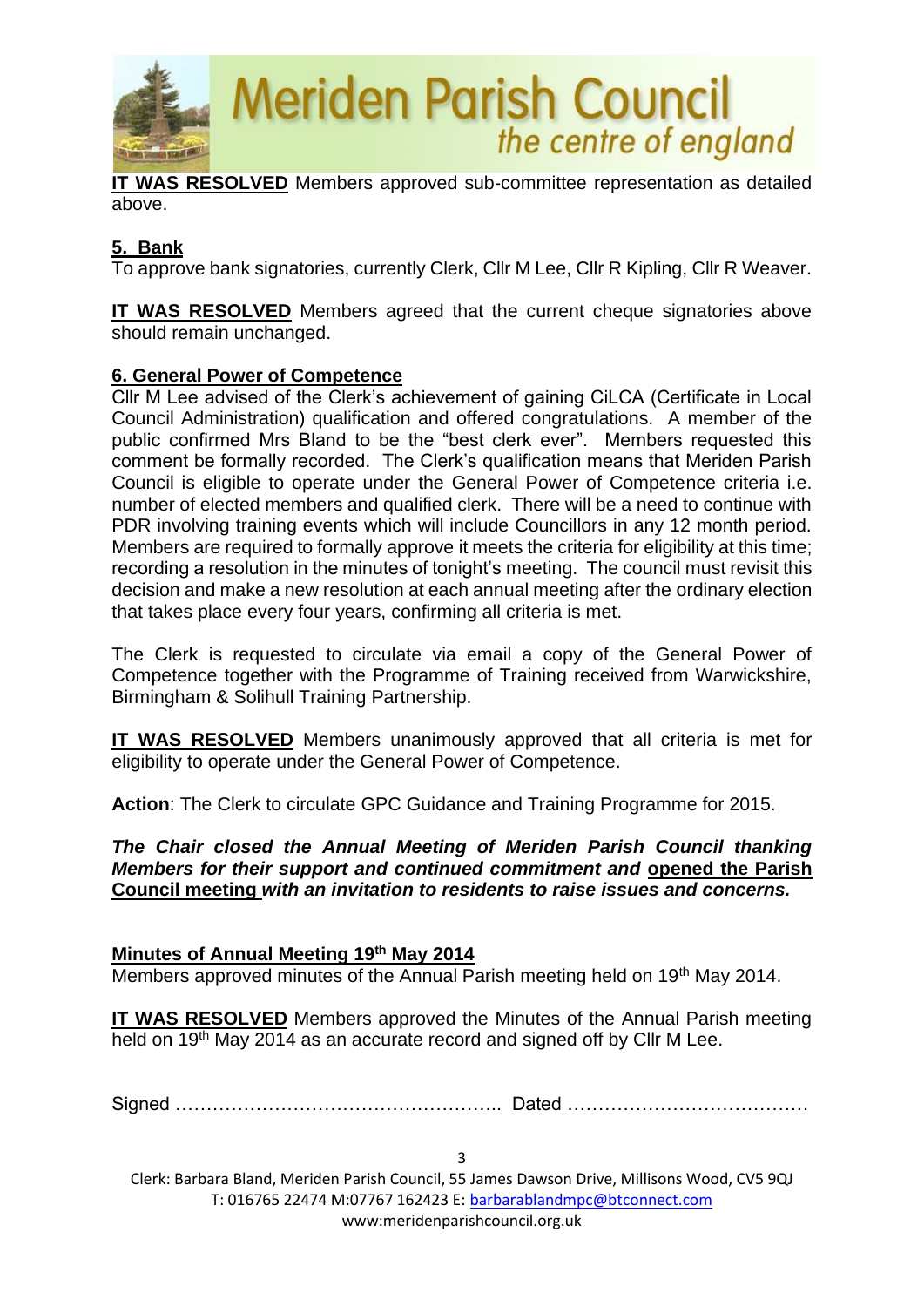

Minutes of the Parish Council Meeting held on 18 May 2015 at The Pavilion, Meriden Sports Park at 8.20 p.m.

| <b>Present:</b> | Cllr M Lee           | Chair        |
|-----------------|----------------------|--------------|
|                 | <b>Cllr R Weaver</b> |              |
|                 | Cllr P Lee           |              |
|                 | Cllr M Haque         |              |
|                 | <b>Cllr J Barber</b> |              |
|                 | Mrs B Bland          | <b>Clerk</b> |

There was one member of the public present.

Cllr M Lee opened the meeting and accepted apologies from Cllrs Nunn, Lynch-Smith and Bell. No apologies had been received from Cllr Kipling.

**7. Democratic Half-Hour/Public Question Time/Invited Guest Speakers**: From 7.30 pm residents are invited to give their views and question the Parish Council on issues on this agenda, or raise issues for future consideration at the discretion of the Chair, before the start of the Parish Council meeting. Members of the public may not take part in the Parish Council meeting itself. Issues raised as follows:-

- Police activity in Eastern Green with helicopters across farmland and Millisons Wood. Coventry Hill Hotel being used as interim accommodation. Action: Clerk to find out from Coventry City Council and Community Police Team. An invitation to be extended for representatives to attend next Parish Council meeting.
- Road works modified some drains on Birmingham Road but there is no work being carried out to top of hill? Surface water is running over the top of existing drains. Action: Clerk to discuss with Ed Bradford and report back.
- From roundabout at Showell Lane/Birmingham Road to bottom of hill there are five potholes that require filling as they are becoming a hazardous. Action: Clerk to report to Bruce Brant to process with Highways officers.

# **8. Declarations of Interest**

There were no declarations of interest recorded. The Clerk circulated Declarations of Interest to be completed by Members within the next 28 days from 18th May and to be forwarded to Deborah Merry, Head of Democratic Services.

**Action**: Members to complete Declarations and return to Clerk for process.

## **9. Parish Council meeting 27th April 2015**

Members approved minutes of Parish Council meeting as above.

**IT WAS RESOLVED** Members accepted the minutes of Parish Council meeting held 27<sup>th</sup> April 2015 signed by Cllr R Weaver.

Clerk: Barbara Bland, Meriden Parish Council, 55 James Dawson Drive, Millisons Wood, CV5 9QJ T: 016765 22474 M:07767 162423 E[: barbarablandmpc@btconnect.com](mailto:barbarablandmpc@btconnect.com) www:meridenparishcouncil.org.uk

 $\Lambda$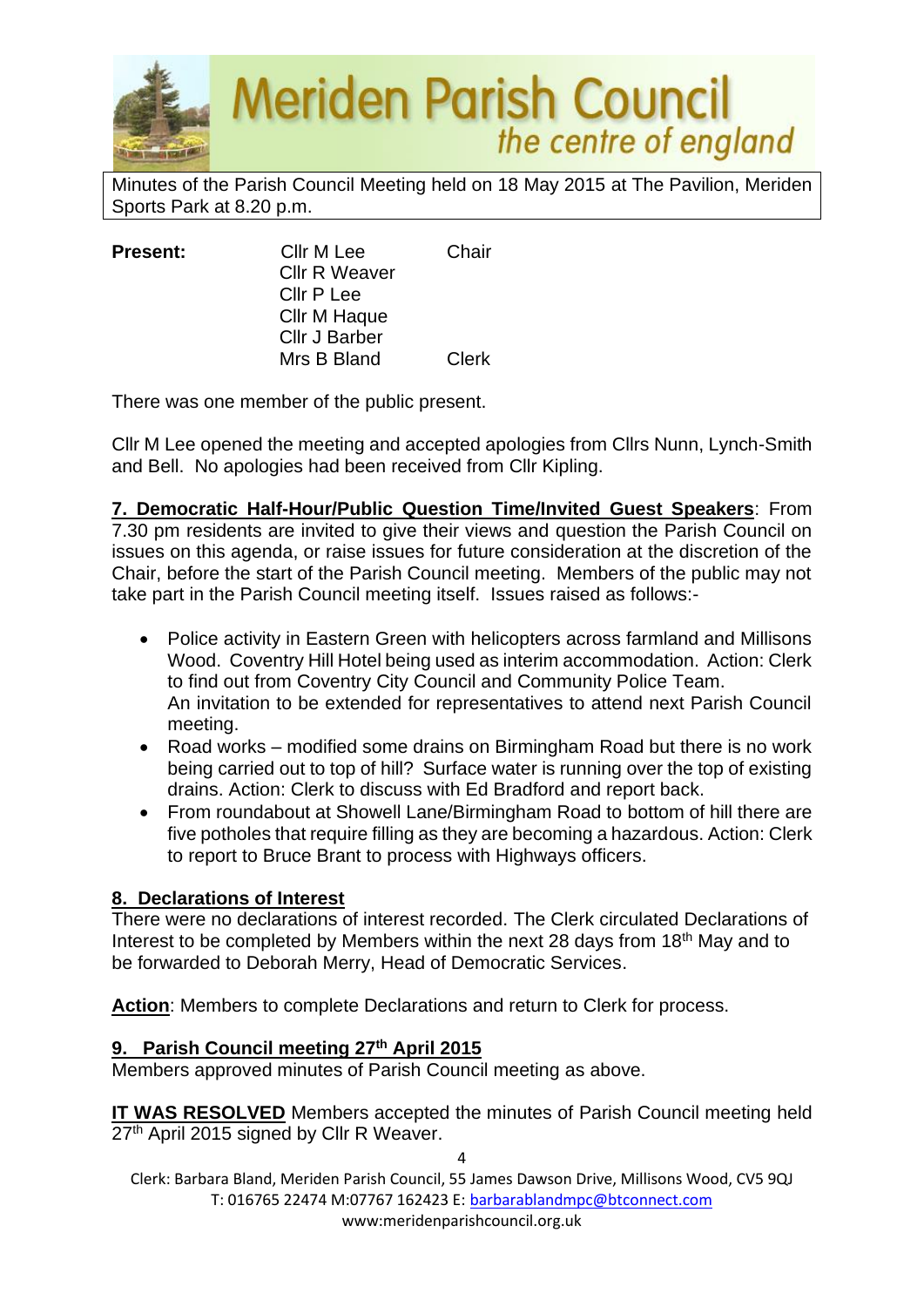

# **10. Finance**

10.1 May Payments

Due to mid month meeting and Whitsun holiday the Clerk requested delegated powers to Finance Committee for the approval and authorisation of payments.

**IT WAS RESOLVED** Members unanimously agreed to delegate powers to Finance Committee for payment approval and cheque authorisation.

#### 10.2 Year End 2014-15

Work to conclude year end is finalised and awaits internal audit. An EGM is requested to receive and approve year end accounts prior to external audit by Grant Thornton.

**IT WAS RESOLVED** Members approved EGM to be set for Monday 15<sup>th</sup> June 2015 for this purpose.

10.3 Annual Return 2014-15 The Annual Return will be completed and signed off at EGM above.

#### 10.4 HMRC

The Clerk explained that currently payroll costs for NI and Tax are in arrears due to time of meetings.

Therefore Payroll Administration suggests setting up a direct debit with HMRC so she may affect payment prior to payroll being received.

**IT WAS RESOLVED** Members approved Payroll Administrator to set up a direct debit to pay HMRC to meet payment dates. **Action**: Clerk to process.

#### **11. Progress Reports**

11.1 Village Hall Management Committee Nothing to report.

11.2 War Memorials Nothing to report.

#### 11.3 Meriden Pool

Members are keen to receive an update from David Tipping, SMBC Parks officer regarding full prosecution and recovering costs of replanting. This item remains with SMBC Corporate Legal Team. The Clerk is requested to obtain update.

**IT WAS RESOLVED** The Clerk will report back a next meeting.

#### 11.4 Allotment Representative

An update was provided regarding the recent meetings with Taylor Wimpey and SMBC regarding security to the boundaries of the allotment gardens and adequate water feed from mains connection via stand pipes. The Clerk has discussed the issues with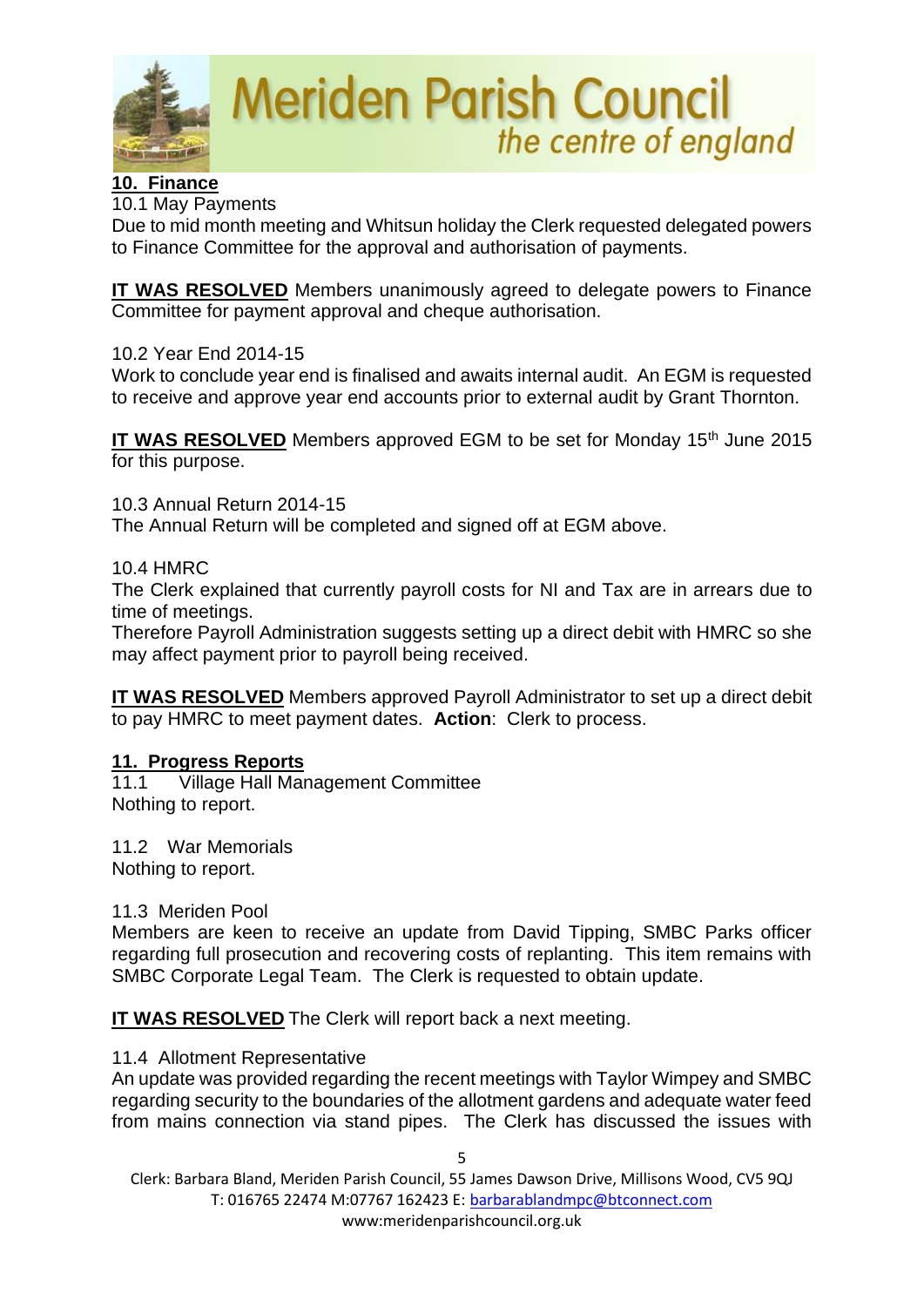

Rachel Bristow of Taylor Wimpey who has given assurances that a close board timber fence will be erected where current boundaries are open. Also the temporary fencing will remain in situ with hedge/tree planting in accordance with site plans. Members requested the Clerk to obtain a quotation from Severn Trent Water regarding the cost of mains connection via stand pipes as the water butts supplied do not have a natural source of water collection.

**Action:** The Clerk to speak with Severn Trent Water and obtain costs.

11.5 Footpaths/Forum Nothing to report.

## 11.6 Quarries Liaison Group

Complaints have been received regarding rubbish strewn across footpaths and farmland coming from A & A operations. This was referred to A & A's General Manager to investigate and his response follows:-

"Dear Clerk. Thanks for email. I have been on site today to investigate complaint and we have had period of strong winds which has caused some windblown litter to which the site staff are actively picking and will continue to pick until all cleared. The litter fence is now fully erected as of today which will prevent any further issues. We will also attach a mist spray along the fence to be operated in windy conditions to prevent any dust escaping the site. I have also instructed the site manager to suspend shredding operations in extreme high wind conditions where there is a chance of any windblown litter leaving the site like we have just had. Unfortunately the stockpiles of wood are what they are and this is our peak period but we are well within our permitted tonnages. We will continue to monitor the situation and review weekly to make any improvements required. I hope this above satisfies your concerns and apologise for any inconvenience we may have caused to our neighbours. Kind regards Malcom Green, General Manager."

Complainants were notified of this response and information shared accordingly.

Additionally A & A will be having a full fire drill simulating a real fire situation including the use of smoke cannisters, with emergency services in attendance on  $6<sup>th</sup>$  June following the recent fire. Notification will be posted on the website, facebook, twitter, shops, noticeboards, Meriden Mag.

**Action:** Cllr M Lee for comms and media notification.

Cllr Weaver reported that the increased vehicle movements using Fillongley Road is due to Heart of England programme of works for reed beds to be made at their site. Additional traffic is from Lafarge Tarmac Mancetter Depot cutting through and not regulated by routing agreement. Nick Atkins, Regional Manager for Lafarge Tarmac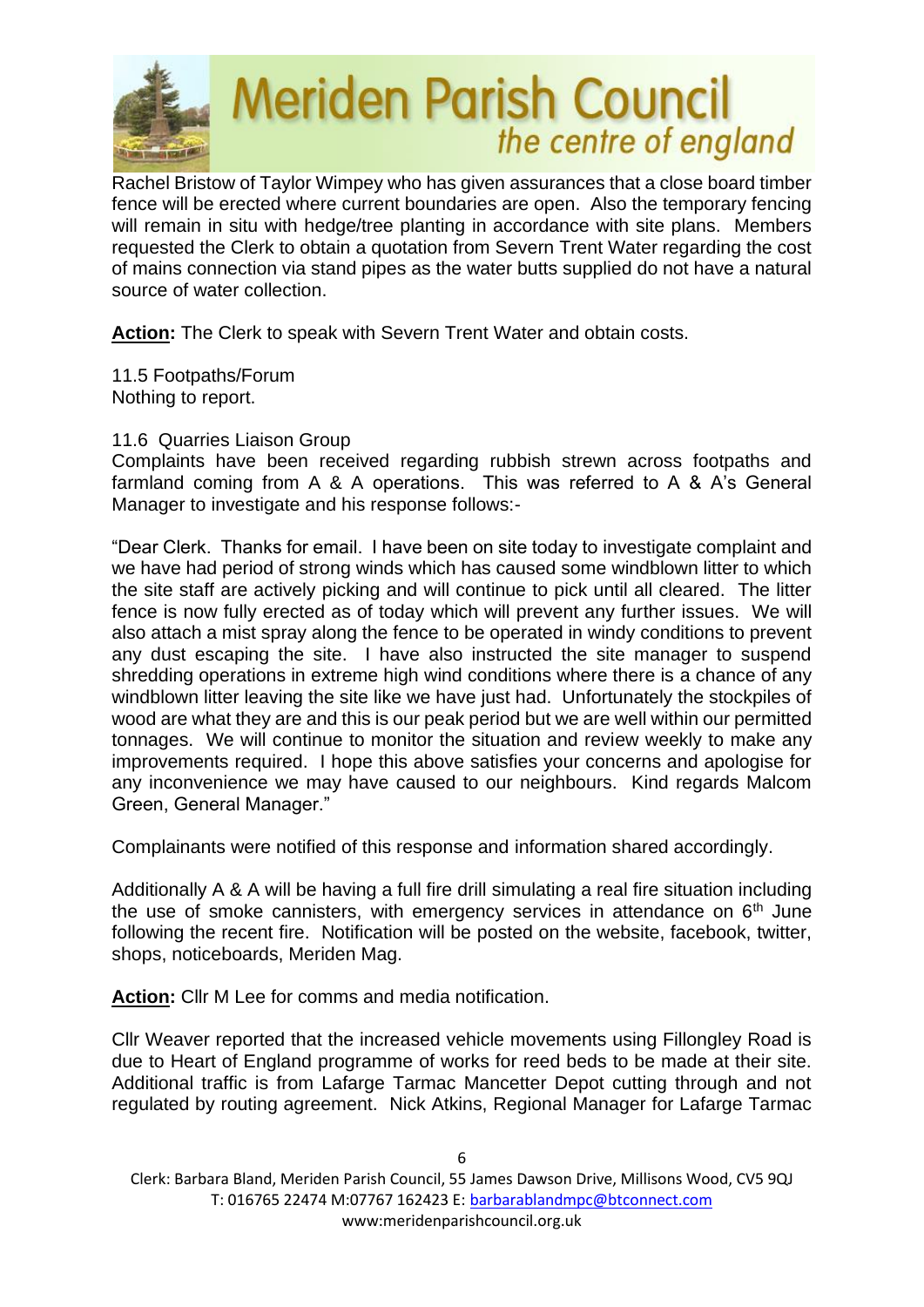

is monitoring and formally requesting Mancetter Depot to observe routing and no HGV through Meriden Village.

**Action:** Cllr Weaver and the Clerk will ensure this is raised at June's Quarry Liaison meeting.

#### 11.7 Solihull Area Committee

Cllr Weaver reported meeting in April with David James, Police & Crime Commissioner speaking about police coverage, cut backs, response and decrease in police beat presence. The minutes will reflect a recording taken of Mr James so an accurate record is minuted verbatim.

11.8 Tree Warden Nothing to report.

11.9 Community Surgeries Nothing to report due to cancellation of surgery.

#### 11.10 Community Speed Watch

Cllr Barber reported that training can be delivered  $5<sup>th</sup>$  June, 13<sup>th</sup> July and 22<sup>nd</sup> July and volunteers are invited to attend. All newly trained volunteers will be supervised and the gun will be calibrated. Any driver who exceeds speed limit by 7% after three times will receive a police visit and warning.

11.11 Meriden Sports Park (quarterly update only) Next update to be provided on 22<sup>nd</sup> June.

#### **12. Clerk's Report on Urgent Decisions since last meeting**

Due to annual leave nothing to report. Any actions taken circulated to Chair and Vice Chair.

#### **13. District Councillors' Reports**

There were no District Councillors in attendance.

#### **14. Correspondence and Communication**

The Clerk reported that all correspondence had been circulated to Members; a letter had been received from 1<sup>st</sup> Meriden Scouts which the Chair read to Members acknowledging receipt of the recent donation made for flag raising and sharing the Treasurer's comment that at an automatic donation at one time was made without an annual request. Unfortunately the Treasurer had not included a letter of request for financial year 2015-16 as previously asked for so this year's donation remains outstanding.

**IT WAS RESOLVED** The Clerk will write to the Treasurer once more.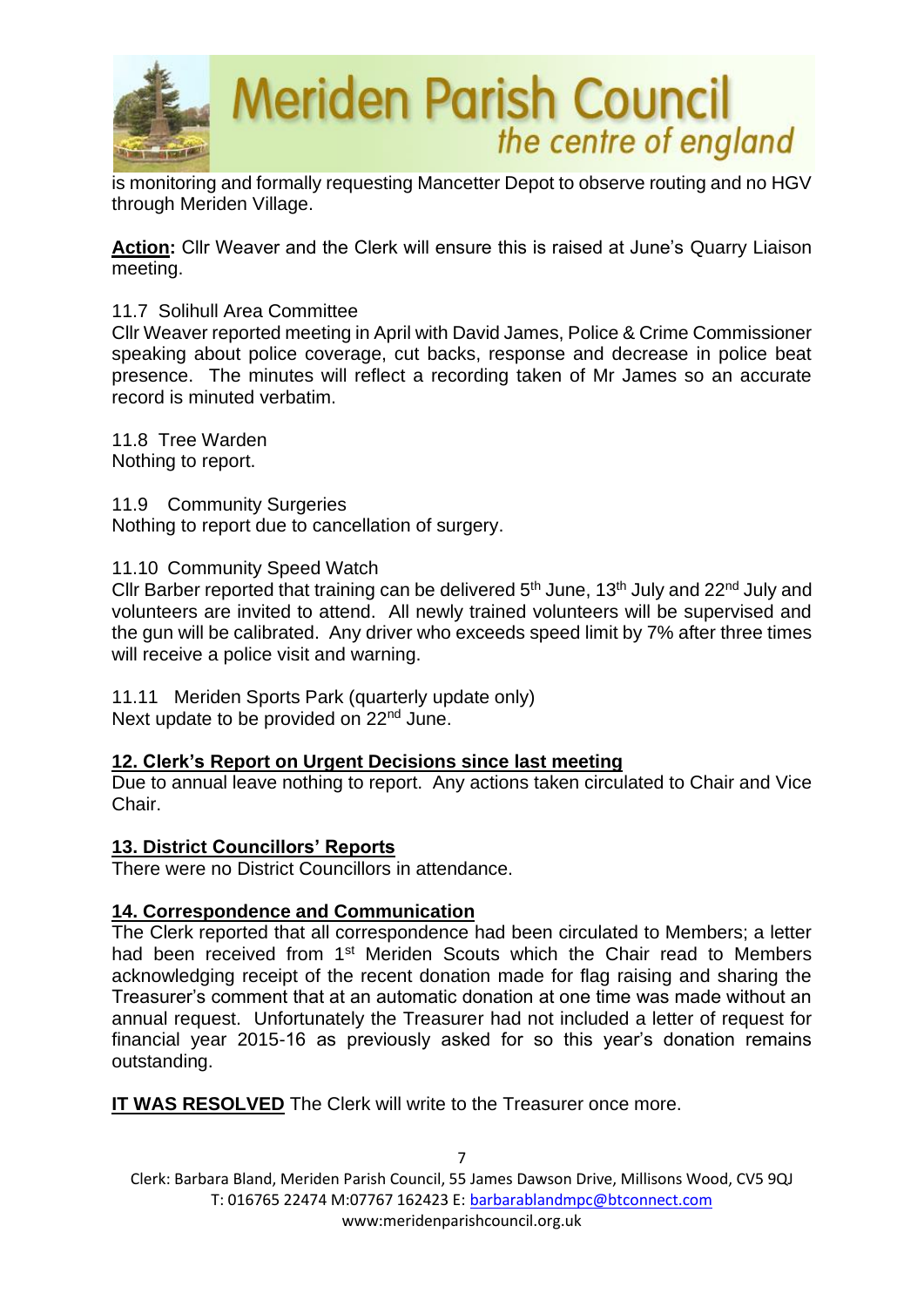

# **15. Meriden Village Matters**

#### 15.1 Library Update

Cllr M Lee advised the library re-opened on  $9<sup>th</sup>$  April. The Senior Librarian has contacted the Clerk regarding the official launch date of library re-opening and new IT suite being Thursday  $11<sup>th</sup>$  June between 3 – 5pm. The Parish Council will provide the cake and the Clerk was asked to organise this. Both Chair and Vice Chair will be attending and suggestions for invitations for Mayor, Portfolio holder, District Councillors, Parish Councillors, Brownies, Scouts, Cubs, Beavers and Meriden School children in addition to local community groups.

**IT WAS RESOLVED** The Clerk will speak to Library regarding invitations and organise the celebratory cake.

#### 15.2 Village Commemoration WW1

Chair advised that Centenary vigils commenced on 26<sup>th</sup> April. St Laurence conducted a lovely service and the bell tolled 100 times with a lit candle lantern being placed on the War Memorial. Other vigils include 13<sup>th</sup> May and 28<sup>th</sup> November. Nothing to report.

15.3 Meriden Gate

- Freehold remains with SMBC Corporate Legal Team
- Overage remains with SMBC Corporate Legal Team

Chair advised Members of an email received from Bruce Brant, Neighbourhood Coordinator responding to a complaint received from Maxstoke Lane residents regarding Meriden Gate as follows:-

*"Dear Resident, Thank you for your comprehensive e-mail.* 

*Firstly I am sorry that you are unhappy with the way in which work has been carried out in both Maxstoke Lane and Meriden Gate.*

*I know that the development at the site was not a popular choice and it has over a period of time caused some inconvenience for you and the Maxstoke Lane community. I have over this period of time attempted to take up any concerns that you and other residents have raised along with Barbara from the Parish Council. Thankfully we are at the stage where the snagging of any outstanding issues are being taken up by our new Clerk of Works – Peter Matthews and I am confident we will work towards getting these resolved very soon with DWH.* 

*I would also like to take the opportunity to thank you and other residents for your patience and vigilance during this period. It is to your credit that such concerns are*  raised at times that have helped me and my colleagues in being able to respond to *issues that have arisen and I thank you for your contact with me, it really is*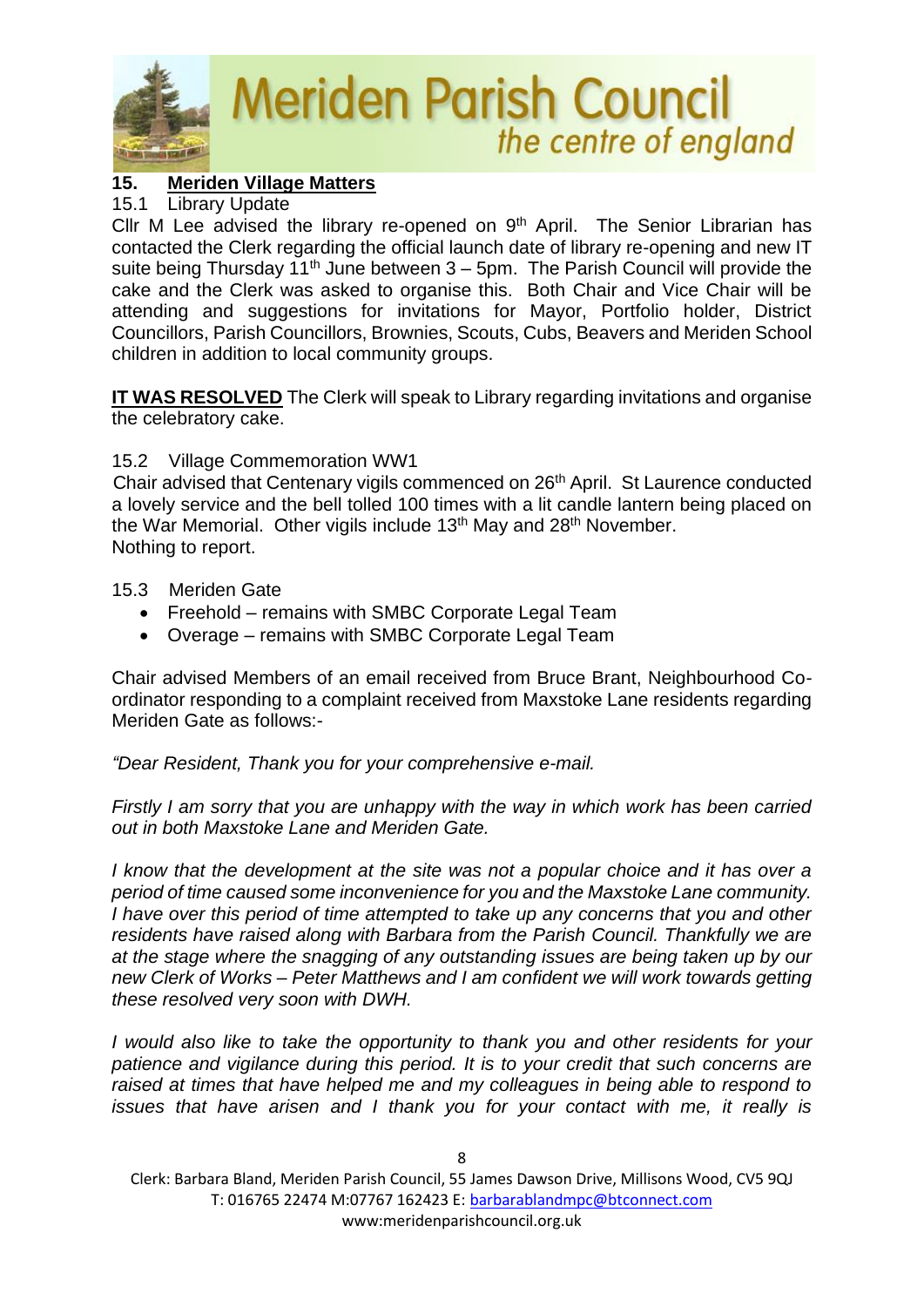

*appreciated. I am more than happy to discuss with you directly any items you have raised in your email below in detail.*

*You will know that we speak directly by telephone and face to face and I look forward to continue to work with you in the future for the benefit of the Community.*

*Kind Regards, Bruce"* 

Action: The Clerk will liaise with SMBC for update on all three items raised above.

15.4 Taylor Wimpey & Associated Works The Clerk advised bus shelter continues to be a work in progress.

**Action:** The Clerk to liaise with SMBC Highways for completion date.

15.5 Highways Nothing to report.

15.6 Land Registry & Ownership The Clerk has requested the return of Land Registry maps from Cllr Lynch-Smith.

15.7 Public Convenience Site Transfer This remains with SMBC Corporate Legal Team.

**Action:** The Clerk will request an update from David Waterson.

15.8 Solihull Neighbourhoods & Heart of England in Bloom 2015

The Clerk advised the Bloomer's Group is going well with volunteers and contractors. Work will commence shortly to provide raised beds to Memorial Approach and Sports Park frontage. Bloomers will have a stall selling plants at Funday Sunday with all proceeds to Meriden in Bloom. The raised Poppy bed will be sponsored by A & Recycling together with a donation from Taylor Wimpey Homes.

**Action:** The Clerk will continue working with Volunteers in preparation for Bloom competitions.

15.9 St Laurence Church

St Laurence Church have decided to continue with their existing contractor arrangements and volunteers. This item will be removed from standing items with immediate effect.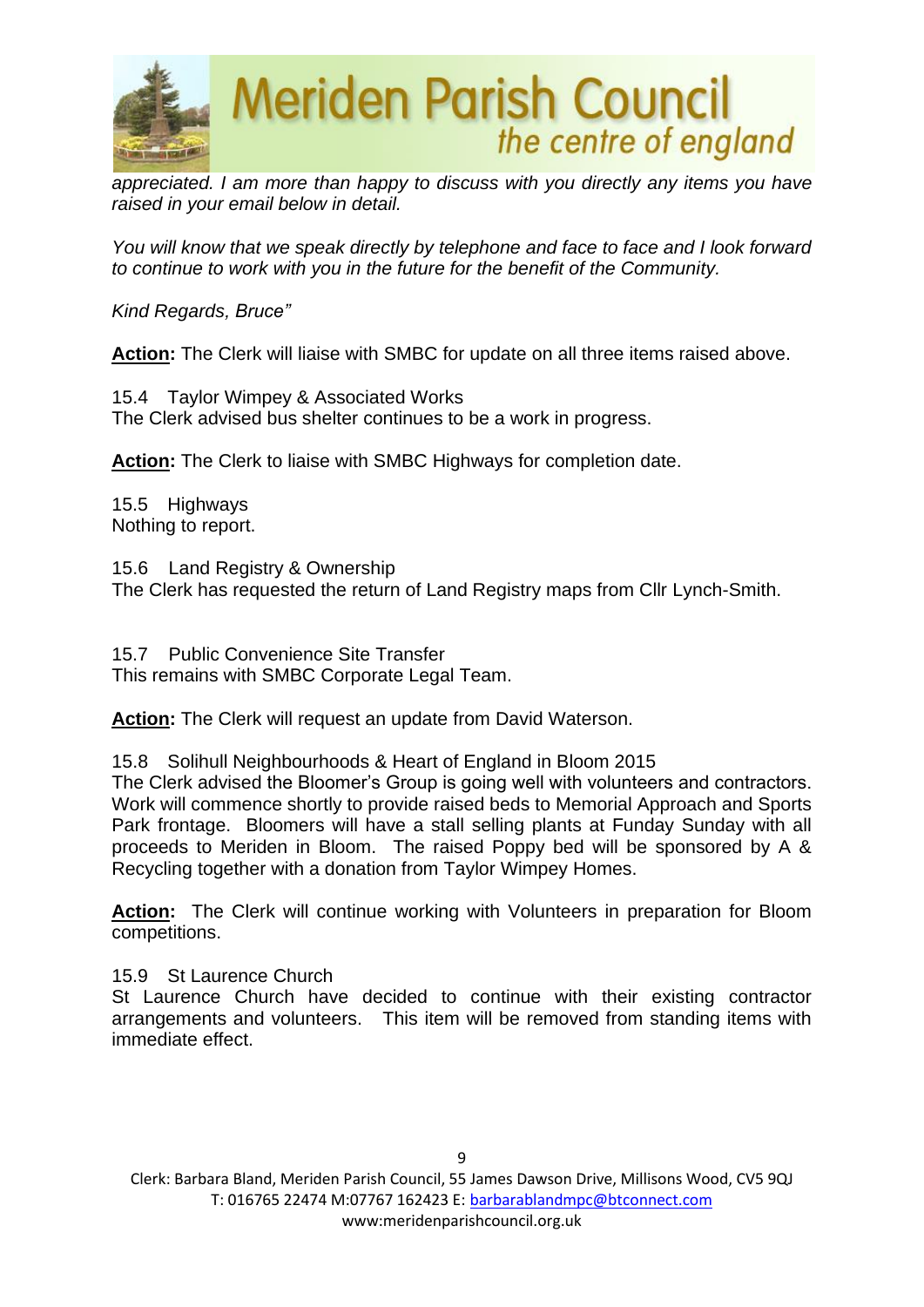

## 15.10 Litter

There is ongoing concerns from residents who have raised the fact that both Hampton Lane and Berkswell Road have not been cleared of accident debris. This item was to be actioned by Bruce Brant and Jo-Ann Williams, Neighbourhood Team.

**Action:** The Clerk to follow up with Neighbourhood Team.

#### 15.11 Co-Op

This item remains with Neighbourhood Co-ordinator to arrange meeting with Regional Manager and Transport Manager.

**Action:** The Clerk to follow up with Neighbourhood Co-ordinator.

Cllr P Lee raised the issue of overflowing bins on the Green and also the placement of dustbins during Cyclist Memorial Service. After meeting SMBC last year regarding the schedule of bin emptying, there appears to be no significant improvement. A resident raised the sold board that has been laying behind the bus shelter at Albert Road for many weeks that needs collecting.

**Action:** The Clerk to contact Wendy Henry to establish schedule of collection and perhaps additional collections when there are events.

#### **16. Solihull Partnership Forum**

Cllr Weaver advised no notifications have been received regarding meetings. If this forum no longer exists then this should be removed from standing items. **Action:** The Clerk will find out and report at next meeting.

## **17. Planning Matters**

#### 17.1 Neighbourhood Planning

Cllr Weaver advised that the next meeting is  $19<sup>th</sup>$  May. The first meeting was very well attended with a presentation by Neil Pearce of Avon Planning. All attendees have been circulated with Neighbourhood Planning guidance. A skills audit has been sent out to all members of the group to assist with task and finish groups. Terms of reference will be approved on 19<sup>th</sup> May and a change of night is required as Tuesdays currently clash with cricket. More volunteers are required. Forthcoming events for stakeholder engagement are Meriden School Summer Fayre, Funday Sunday and Family Picnic in the Park.

#### 17.2 Update of Planning

There is no update available due to set up of new laptop and return from annual leave today. All Parish Notifications have been circulated to Members and comments posted accordingly on SMBC planning portal. If should be noted that after 25 minutes of accessing live portal you are timed out with all typed content lost. David Wigfield, SMBC planning, advises that if there is a long response it should be submitted as an email attachment.